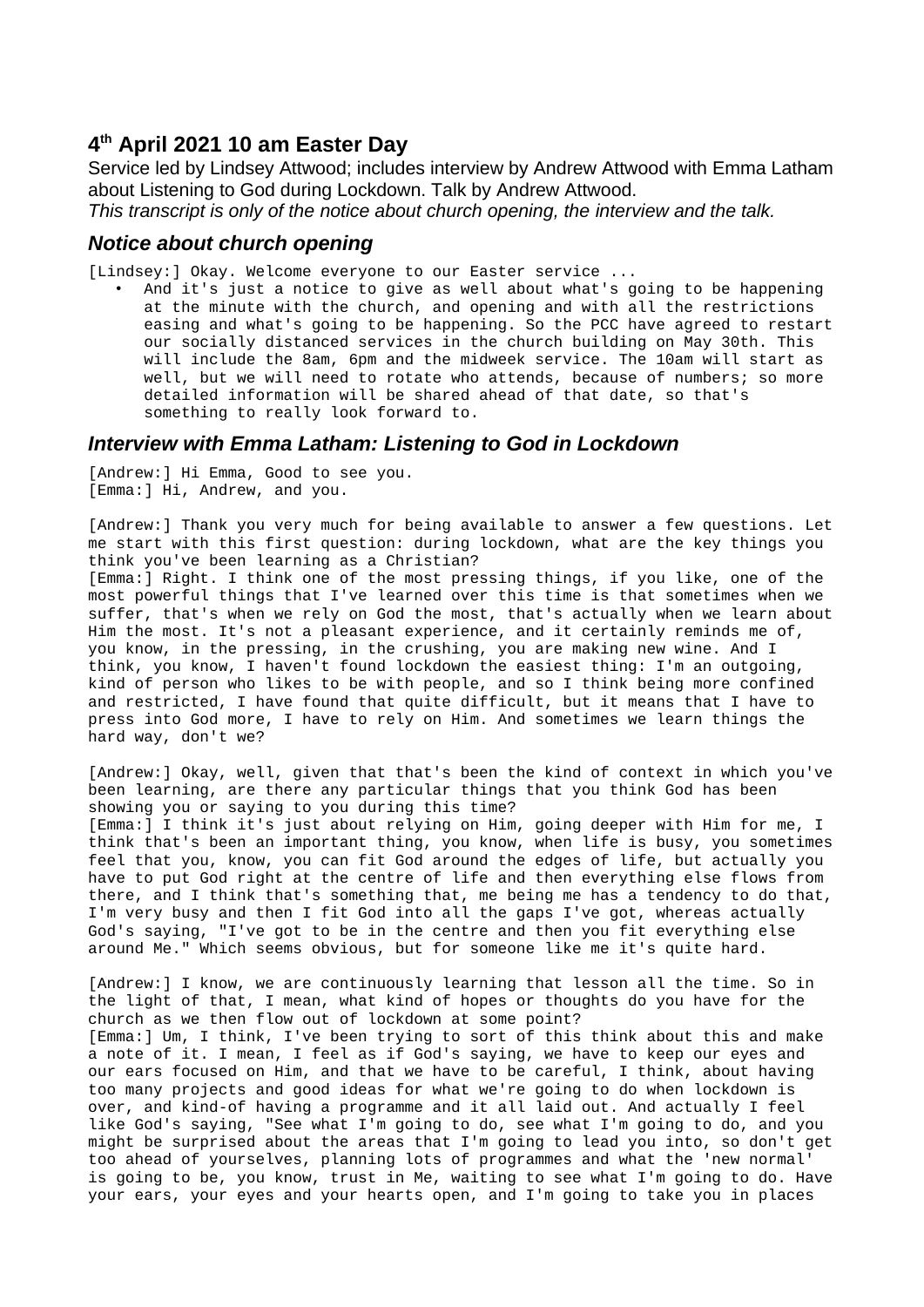that you perhaps hadn't even imagined that I could take you into." So, I just think there's that, there's that eagerness and desire, of course within us all to kind of plan, to have great projects about what's going to happen when lockdown's over. It's almost like God's saying, "Wait for Me. Don't get too ahead."

[Andrew:] That's really, really helpful, Emma, And much of that is chiming in with what I'm beginning to feel at the moment anyway. Thank you very much for answering my questions. It's good to speak to you. [Emma:] Alright. Thanks Andrew.

[Lindsey:] Thank you, Emma, that was really, really helpful and that's interesting, because that's some of the things that I've felt as well, so it's great to hear other people's experience of what God is saying in the moment, and I know, I'm one of those people who loves to think, "What am I going to be doing? What can I be doing?" And God often says "Just be still." And so that's great to hear that. Thank you.

#### *Reading: Luke 24:36-49 [NIVUK 1984]*

36 While they were still talking about this, Jesus himself stood among them and said to them, "Peace be with you."

37 They were startled and frightened, thinking they saw a ghost. 38 He said to them, "Why are you troubled, and why do doubts rise in your minds? 39 Look at my hands and my feet. It is I myself! Touch me and see; a ghost does not have flesh and bones, as you see I have."

40 When he had said this, he showed them his hands and feet. 41 And while they still did not believe it because of joy and amazement, he asked them, "Do you have anything here to eat?" 42 They gave him a piece of broiled fish, 43 and he took it and ate it in their presence.

44 He said to them, "This is what I told you while I was still with you: everything must be fulfilled that is written about me in the Law of Moses, the Prophets and the Psalms."

45 Then he opened their minds so they could understand the Scriptures. 46 He told them, "This is what is written: the Christ will suffer and rise from the dead on the third day, 47 and repentance for the forgiveness of sins will be preached in his name to all nations, beginning at Jerusalem. 48 You are witnesses of these things. 49 I am going to send you what my Father has promised; but stay in the city until you have been clothed with power from on high."

This is the Word of the Lord.

## *Talk*

[Lindsey:] I'm just going to pray for Andrew now before he talks to us.

Father God, thank You for Andrew, and I just pray, Lord Jesus, that You would inspire him with words from You. And I pray, Lord, that we'd be lifted up by the Holy Spirit, so bless him, Lord Jesus, and help us to hear what You're saying. In Jesus' name, Amen.

[Andrew:] Amen. Thank you, Lindsey. Good morning all again. Happy Easter! It's really good to be with you, even though it's remote again. This is an opportunity that comes round every year but it's such a dazzling story, it is so pleasant and enjoyable to be able to talk about it.

The place I want to begin, as we talk and as we think about this passage in Luke, two thoughts, really. First thought is this: things are much worse than you think, but things are much better than you can dream. I'll just say that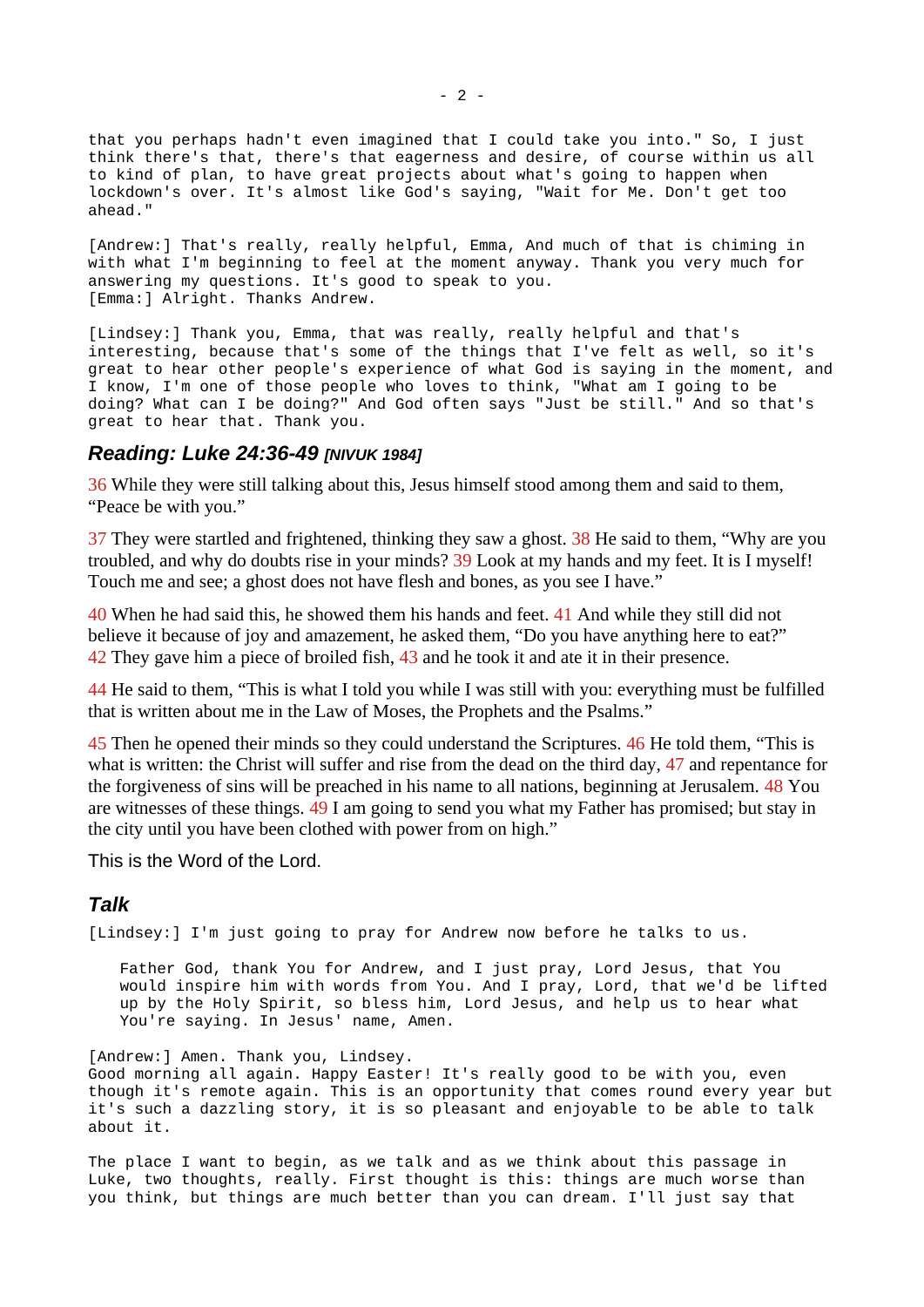again: things are much worse than you think, but things are much better than you can dream.

I was just scanning some articles on the web this week and I came across the story of a woman who went to the doctor's with what seems to be a small thing. She had detected a small lump in her breast, maybe about two or three months prior, but she had not done anything about it, so she delayed doing anything about it, and then eventually went to the doctor's and the news was not good at all. It was a lump that was very serious and she was going to have to immediately go into chemo and have some surgery, and it was pretty close to terminal; she did survive. But that was something that felt like a small thing, but actually turned out to be an enormously terrible thing.

Okay, well another story that I came across in the news recently, there was a Hungarian couple, I discovered, who were extraordinarily poor, they lived almost carved into the side of a cave, almost like a shack, living in Hungary, not far from Budapest, and they were tracked down by some lawyer, painstakingly tracked down, because they were the relatives of an old grandmother that they forgotten about. And they inherited \$6,000,000,000. Bit of a surprise! Bit of a change from living in a shack, almost in a cave, and then your life is changed completely unexpectedly. So there's things that happen in the world that are dramatically terrible or dramatically amazing, and the Easter story captures something of that extremity.

I think when I think back to a personal story from many years ago, when Lindsey and I were in Bristol and I was training for Church of England ministry, I can remember when Emily was a little toddler, and she was lost, she got lost in a big shopping mall. It was one of the most terrifying experiences of my life, to have this little two- or three-year-old just wander off and then suddenly disappear. And we spent some very anxious minutes searching around this shop shouting at everybody, "Can you see our daughter?" until eventually, a few minutes later, discovering that she'd just walked in between some clothes on a rack, and it was such a relief. Such a huge relief. But that sense of experiencing loss and panic and danger and then to have some good news at the end of it – gosh, that was indelibly marked on my memory,

The Easter story shows us two key things:

- The Cross proves how lost we are without God,
- and the Resurrection proves how saved we are because of Jesus.

So the Cross proves how lost we are without Him, and how saved we are because of the Resurrection. He goes beyond, way beyond any human measure for ourselves of what we think God might be like, it reveals things in complete technicolour.

Let's go back to this story that Lindsey read from Luke 24: it's the very end of Luke 24: verses 36 to 49. And what you have there is the latest encounter. It's not the start of the chapter, it's about the third encounter of the risen Christ, where it begins early in the morning and you have the empty tomb, and the women are confused by what's happened and they see shining men telling them, "He's not here. Why will you look for the living among the dead?" And then you have the story of Emmaus, of two doubting men walking away with their with their despair written all over their faces, and Jesus walks alongside them.

And now you have this story, where all of them are gathered together, beginning to piece together these unusual experiences, and it says, "And Jesus stood among them." This is what you would call a 100% shock: the shock of seeing a living man who was crucified. You don't get anything more raw than this. The Jewish people would understand the brutality and finality of crucifixion. They weren't naive, kind of ancient folk who thought people easily rose from the dead. They knew that dead people stay dead. So the idea of someone who they knew had been brutally killed standing in front of them, looking entirely different, is the most bizarre, weird, impossible to categorise experience.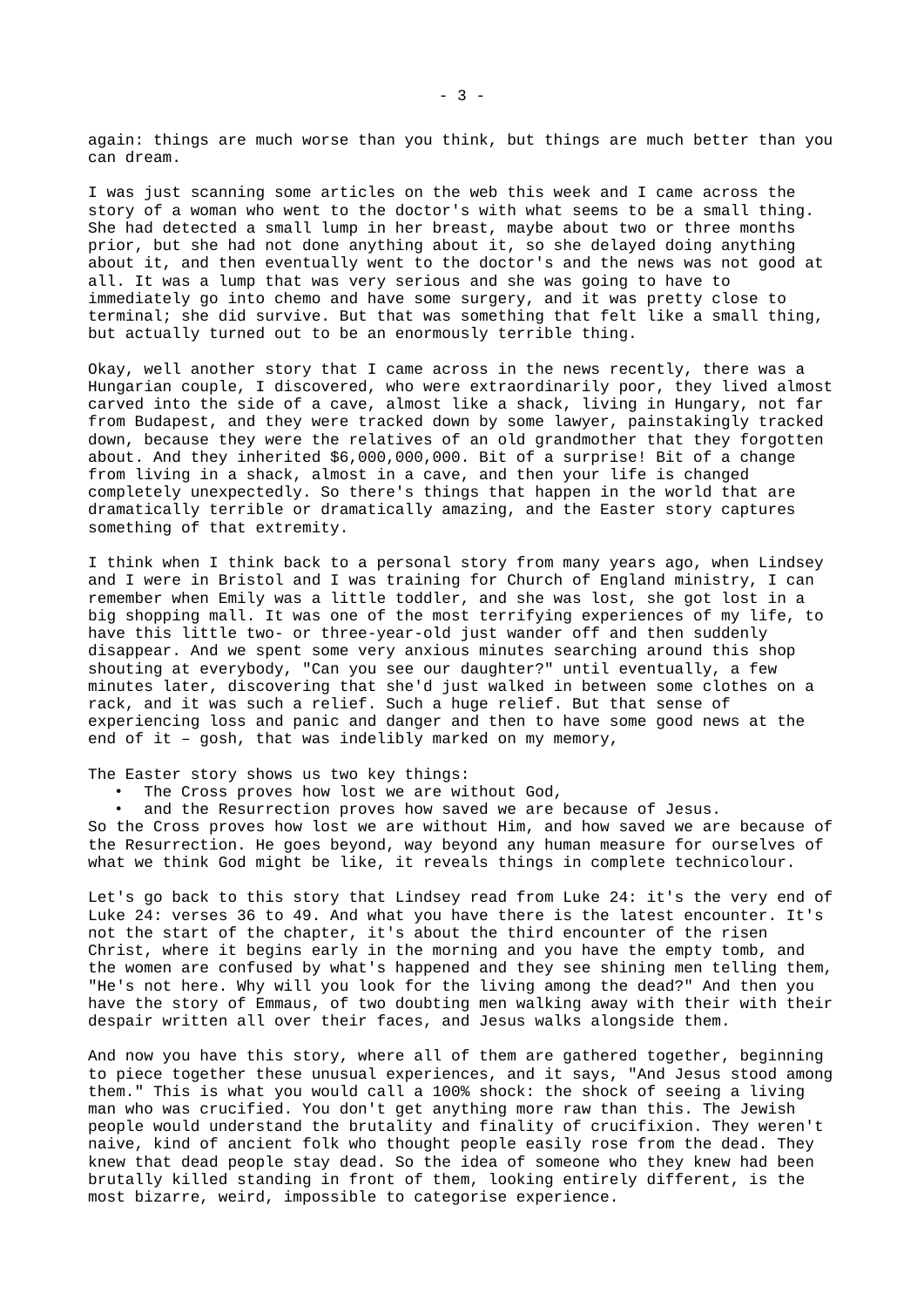And it's almost entertaining as you move through this story of Luke 24, of Jesus giving these scared disciples interventions to help them understand. He knew that these frail human beings would need quite a lot of help to get this truth in. So He has an empty tomb. He has a walk with two of them. And then He meets them, and He shows them His hands and His feet. He shows them. He says, "Look, it is I! See my hands, see my feet." He is giving that proof upon proof upon proof. It's Him. It even goes as far as saying in Luke's account, Jesus saying, "I'm not a ghost." That would be a natural response, wouldn't it. Just think about categorising it yourself: if you were there, you might automatically presume, seeing this person is an apparition. Seeing this person is perhaps a hallucination. Of course we know from psychology, from all kinds of tests these days, hallucinations happen to one person at a time. You can't have a group hallucination. So, is it a ghost? Is it a kind of a disembodied spirit come to visit them? And Jesus clarifies this, He says, "Have you got anything to eat?" And He eats fish in front of them. This is someone made of flesh and bones and blood. This is a physical raised Jesus, utterly astonishing, almost impossible to compute or comprehend. And so Jesus begins to tease out for them what this all means. He starts to talk about this as the fulfilment of God's Word through suffering. It's to do with forgiveness of sins being achieved. And it's pointing now to Good News for all the nations.

But before I move into the message of it, I really do want to dwell on the reactions of the disciples, because this is where *we* sit in the story. I don't know about you, but even after 30-something years of being a Christian, it still defies some of my understanding what it must be like to see a risen crucified man. Luke 24 verse 5 said that the women at the tomb were terrified. It's says that when they came back to tell all the other disciples initially, verse 11, it says that the men dismissed the women's story as an idle tale, but it does say in verse 12, nevertheless, Peter rushes and runs to the tomb, I think we hear more about that in John's account, because he needs to see for himself. I don't know about you, but that would be me, I would need to lay my eyes on the evidence: if someone's saying something so extraordinary, I would need to see it for myself.

And you have the Emmaus walk, where I think we're basically catching up on two men who are depressed. I don't know how you've ever felt in your life where there have been phases where you've had your confidence knocked or your hopes dashed. Jesus walks alongside depressed men, and He doesn't condemn them for it. He says, "Ah, come on, foolish guys, let me take you through the Scriptures," and their hearts burn, burn with something when He's with them. In verse 37 in this particular account that Lindsey read, it says again, "They were startled and terrified." Verse 41, "Joyful and disbelieving." I mean, it's a very honest account. One of the things I love about the Gospel accounts is the honesty of the testimony, it doesn't kind-of make the disciples look all shiny and heroic, it says they were joyful and disbelieving.

How might you react to the story of the Resurrection? How might you react to the sudden shock of someone who you thought was lost, now standing in front of you again? It raises lots of natural questions. It would have raised lots of natural questions for the apostles. It would have made them think, "If You're alive now, why did You need to die?" And so you come back to this refrain: things are much worse than you think, but things are much better than you can dream. Jesus shows them His wounds. When Jesus is showing His wounds to the disciples, He is showing proof that it's Him.

But He's also saying, "I've overcome death." The greatest enemy of the human race is death. Nobody wants it, nobody likes it. Most people are afraid of death. And for a man to show wounds that should have killed Him, and it did kill Him, and now He's here again, is proof that death is no longer in charge, death has been overcome by the One who's stronger. I can remember back to when I first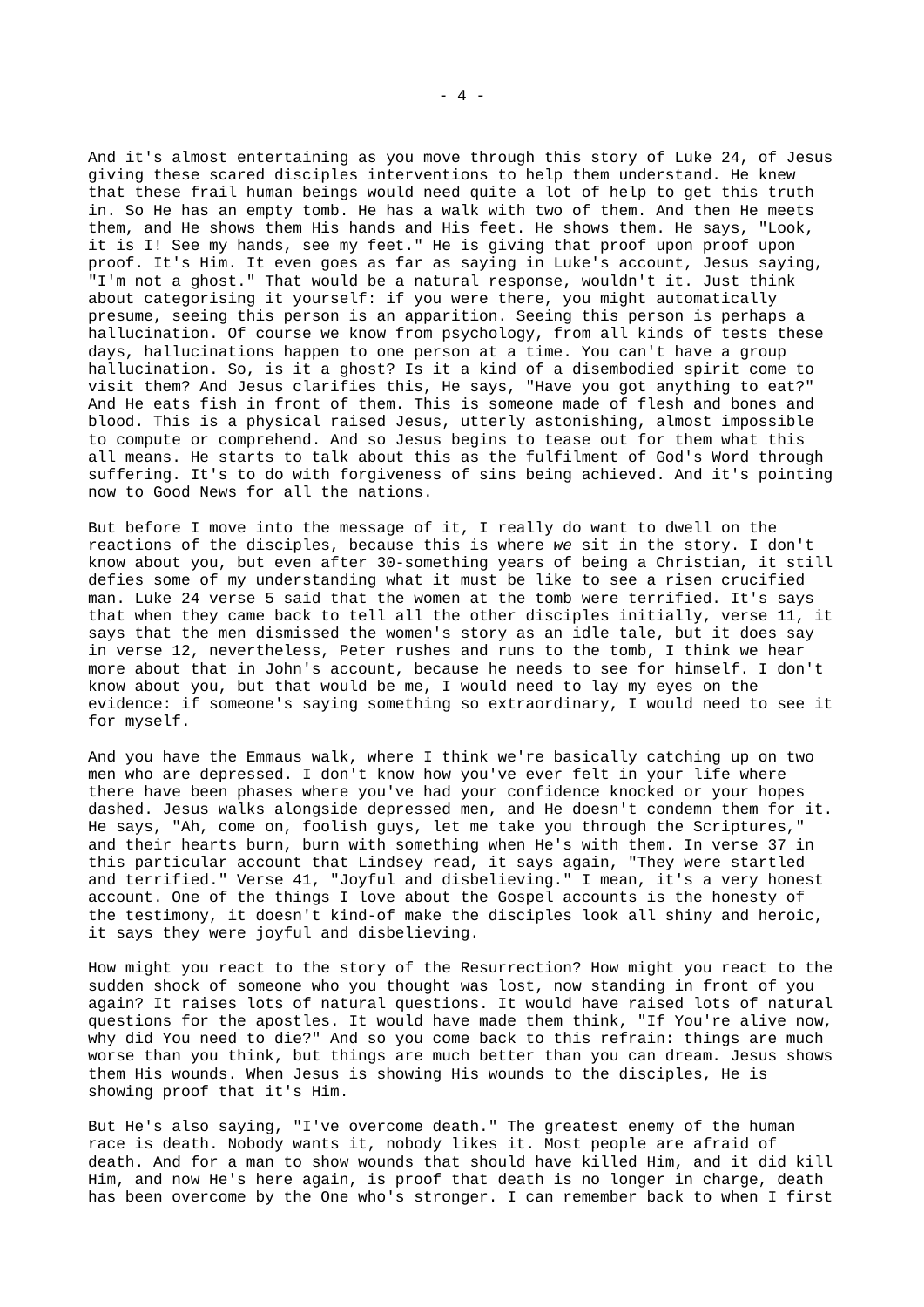became a Christian, and I was absolutely in shock at experiencing Jesus, it was kind of like a visionary experience; it wasn't Jesus tangibly there like the apostles, but I can remember being a bit stunned. And I do remember that the experience of His love for me helped me cope with what was going on. It was almost like He had to show me His care for me, to adjust to the fact that it was Him. Absolutely amazing. Jesus goes the extra mile to help frail humans like you and me. Understand what's happened: you'll read on, if you carried on with Luke's account into Acts, that Jesus appeared to them over a number of days. That's a sign of His shepherding pastoral care to people who would need to see again and again and again, "Yes, it wasn't just a dream. Yes, it wasn't just a ghost. He's truly, really risen from the dead." Human beings need that kind of repetition for something as significant of this to go in.

But while I was thinking about this, a particular image came to mind. When I was a student first time round I had a one-year course in Sheffield, I was doing an art course at the time, and I would routinely travel to my cousins who were living in Rotherham, so I travelled from Sheffield to Rotherham. I travelled on the bus maybe two or three miles past endless miles of Sheffield steelworks. At that time they were beginning to knock down quite a lot of the steelworks, but it reminded me of the intense working context of Sheffield steelworks. I don't know if you've ever seen on video or on the net, where it's mostly men, in very dark environments, surrounded by molten metal held in huge canisters with men in visors and thick gloves and operating at a great distance with long tools, so they don't get close to the molten intense heat, protective gear and long tools. I always used to remember that there was pub after pub after pub, because it was so hot that the men would come out and drink so much beer to cope with living in that kind of intensity in the steelworks. Why would I share this image? The intensity of the steelworks is a small glimpse into what it would mean to think we now live in a different age. A man has come back from the dead. The apostles are standing in the company of someone who was dead and is now alive, and will never die again. His body is now different. He's an entirely different creature to them, because He's never going to decay. He's never going to die, and the sheer reality of that is such an intensity that it's almost like we need, we need a gap to even survive being close to the Resurrected One. You would have to change to be around someone who is alive from the dead, it would change you, it would change your understanding, it would change how you would think, it would change what you believe about reality.

And so again, by the time you get to verse 45, Jesus helps them by opening their minds. It says, "And He opened their minds to the Scripture." How many of us have read through aspects of the Old Testament, and gone, "Ahah! Oh my goodness, look at that!" because you get glimpses and signs of Jesus all the way through the Old Testament, and Jesus had to open their awareness to say, "These wounds mean that. These wounds, this suffering is to deal with the fulfilment of God's Word. Mercy has triumphed over judgement. God is victorious over sin and evil."

And now something even more profound: not only are human beings made in the image of God, which you would understand from the Old Testament; human beings are now more valuable than they ever knew before. You and I are more valuable than we ever knew before, because there is a different kind of price tag round our necks. The death of Jesus Christ was for us, and His resurrection is for us. Why? Because He loves us so much. And it's more than simply having us as His representatives, it's having us as His adopted ones. More than forgiveness, but actually adopted forever into God's family. From that point on, the disciples are not simply followers of Jesus, they're now going to be resurrected representatives of the Resurrected One. They're going to carry His Resurrection power, and they're going to represent Him in the real world.

Now, how do we put this into normal life? How do we cope with this? I think, I just want to skim back to the beginning of how our nation first responded when we started to hear about COVID. Can you remember? This is all the way back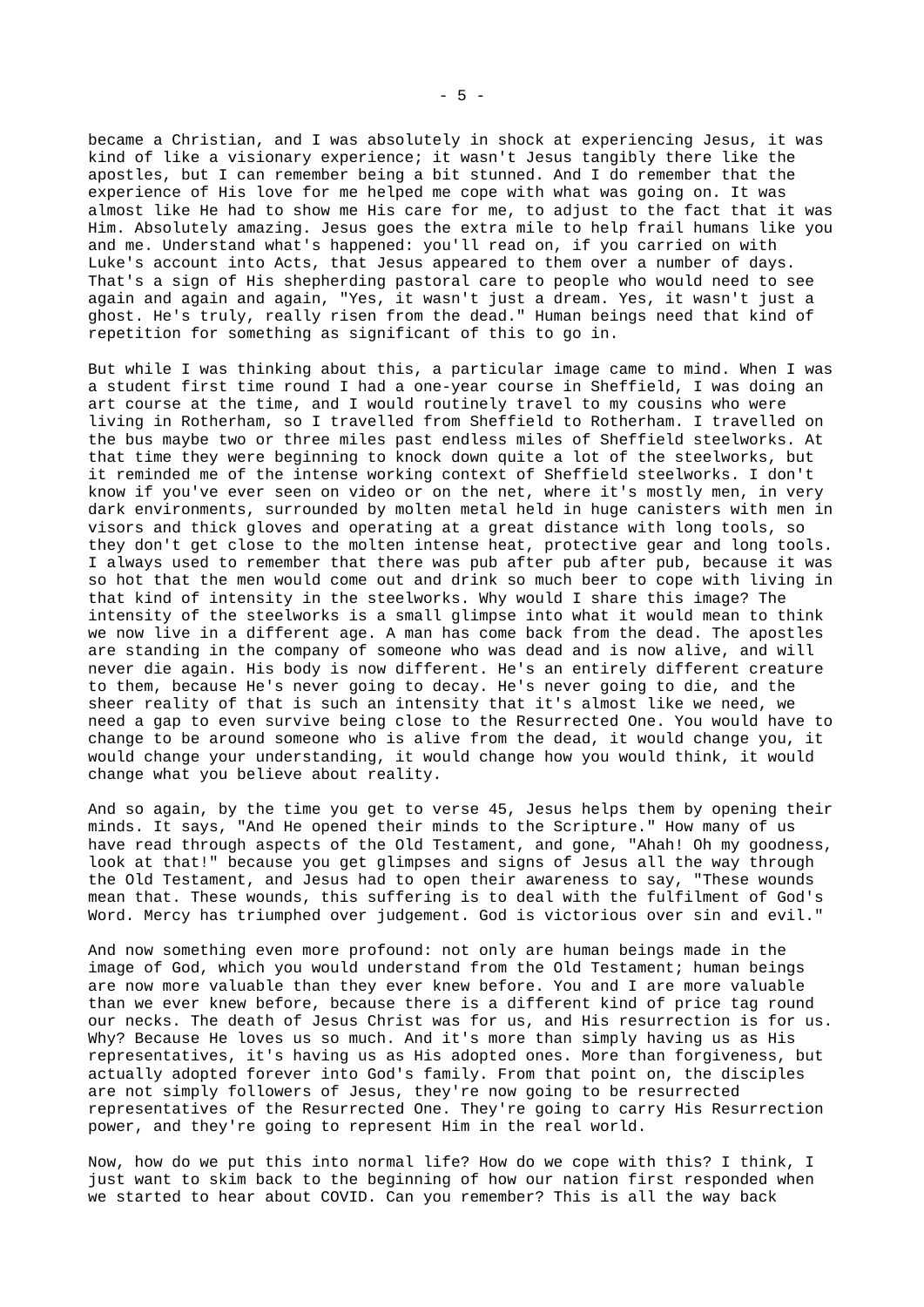before the first lockdown. So before March last year, I can remember messages from various government responses. We had the Prime Minister, we had the Home Secretary giving us words of reassurance. This was January, February of last year, and they were saying, "Look, everything will be under control, everything's going to be fine. Our National Health Service is more than capable of coping, we have everything in place. We've heard rumours about this COVID-19 virus, but we just want to reassure everybody." We all now know that was a dramatic underestimation of a problem. A *dramatic* underestimation of the problem. You get it? Things were much worse than anyone could have dreamt. I had a very quick look on the on the website recently just to do with the latest figures around where we're now at, in the wake of this pandemic. As of yesterday 2,800,000 deaths. Amazing. Also amazing, and the news starts to change its tone. There are now 547,000,000 vaccine doses that have been administered. Amazing! All of this is so incomprehensible compared to where we were before the first lockdown. You see the vaccines have changed the truly dreadful story into a story of great hope. This is a picture for us. It's a picture that points back to the horrendous death of Christ, for the horrendous situation that needed to be rectified and the Resurrection news changes the dreadful news into something extraordinary.

I want you to soak in the dramatic changes that have been brought about by Jesus' Resurrection, and you won't get this until it's soaked in repeatedly. This is more than forgiveness. This is adoption. This is more than a fresh start. This is a sure and certain hope from now into eternity. The Resurrection is proof of a complete overthrow of Satan and evil. It means he no longer has authority. It's a foretaste (this is really important) It's a foretaste of the new creation to come. You know, when Jesus showed His resurrection body to His disciples, He's saying, "This is going to be the new normal. In the end, you're all going to get one of these: a life that will never decay, a body that will never decay." His promises for us, as well as for Him, is a complete vindication of Christ's offering for our sins, and it's absolutely amazing news for anyone who is in Christ. Do you realise how upgraded your value is now because of Christ's death and resurrection? You're not just a human being. You're not just a human being who is in made in the image of God. You are now saved, you're no longer lost, you're now renewed, guaranteed a future, representing the Resurrected One. Do you understand that? Do I understand that?

Let me just show you something to finish. There's lots of daffodils around, lots and lots of daffodils and they're beautiful, they are still one of my favourite flowers. This particular set of daffodils somebody got for my birthday recently. And you will know that they're glorious, but because they're cut, this daffodil will fade, this daffodil will curl, and it will have to be discarded. If ever there was a picture of the human race, a cut flower is it. It's got a kind of glory to it, but it's not connected to life. It's not connected to its original source, because we turned away from God. But if you are joined with the Resurrected One, you will never fade. If you're



connected to Jesus Christ, the Risen One, you will never die. Do you understand that? You will never die. Though this mortal frame may fade, and though you may enter into the grave, though you may be cremated one day, you will get a new body, you will enter into the new heavens and the new earth, and you will see Jesus Christ face to face, you will never fade away. You will never end.

#### *Prayerful Reflection*

So I just want to finish with some words of prayer. Let's be quiet for a moment.

Just in the stillness, be aware of the seriousness of Easter, of the urgency of the Cross, the necessity of the Cross.